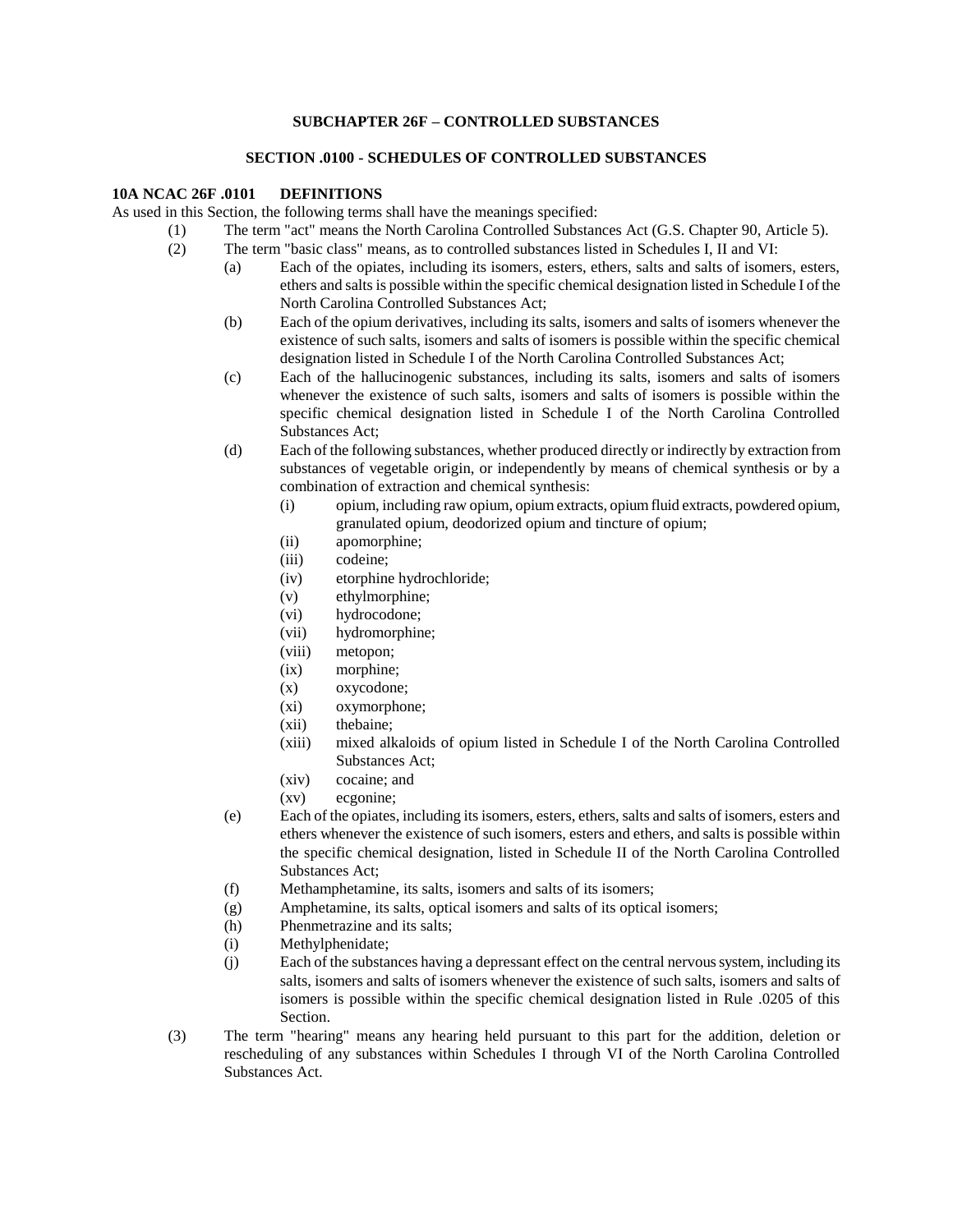- (4) The term "isomer" means, except as used in Paragraph .0202(d) of this Section, the optical isomer. As used in Paragraph .0202(d) of this Section, the term "isomer" means the optical, position or geometric isomer.
- (5) The term "interested person" means any person affected by any decision issuable pursuant to General Statute 90-88.
- (6) The term "proceeding" means all actions taken for the addition, deletion, or rescheduling of any substance within Schedules I through VI of the North Carolina Controlled Substances Act, issued pursuant to General Statute 90-88, commencing with the publication by the Commission for Mental Health, Developmental Disabilities and Substance Abuse Services of the proposed addition, deletion or rescheduling.
- (7) The term anabolic steroid means any drug or hormonal substance, chemically and pharmacologically related to testosterone (other than estrogens, progestins, and corticosteroids) that promotes muscle growth, and includes:
	- (a) Boldenone;
	- (b) Chlorotestosterone (4-chlortestosterone);
	- (c) Clostebol;
	- (d) Dehydrochlormethyltestosterone;
	- (e) Dihydrotestosterone (4-dihydrotestosterone);
	- (f) Drostanolone;
	- (g) Ethylestrenol;
	- (h) Fluoxymesterone;
	- (i) Formebulone (formebolone);
	- (j) Mesterolone;
	- (k) Methandienone;
	- (l) Methandranone;
	- (m) Methandriol;
	- (n) Methandrostenolone;
	- (o) Methenolone;
	- (p) Methyltestosterone;
	- (q) Mibolerone;
	- (r) Nandrolone;
	- (s) Norethandrolone;
	- (t) Oxandrolone;
	- (u) Oxymesterone;
	- (v) Oxymetnolone;
	- (w) Stanolone;
	- (x) Stanozolol;
	- (y) Testolactone;
	- (z) Testosterone;
	- (aa) Trenbolone; and
	- (bb) Any salt, ester, or isomer of a drug or substance described or listed in this Paragraph, if that salt, ester, or isomer promotes muscle growth. Except such term does not include an anabolic steroid which is expressly intended for administration through implants to cattle or other nonhuman species and which has been approved by the Secretary of Health and Human Services for such administration. If any person prescribes, dispenses, or distributes such steroid for human use, such person shall be considered to have prescribed, dispensed, or distributed an anabolic steroid within the meaning of this Paragraph.
- (8) Any term not defined in this Rule shall have the definition set forth in General Statute 90-87.

*History Note: Authority G.S. 90-88; Eff. June 30, 1978; Amended Eff. September 1, 1998; August 1, 1991; May 1, 1990; Pursuant to G.S. 150B-21.3A, rule is necessary without substantive public interest Eff. February 2, 2016.*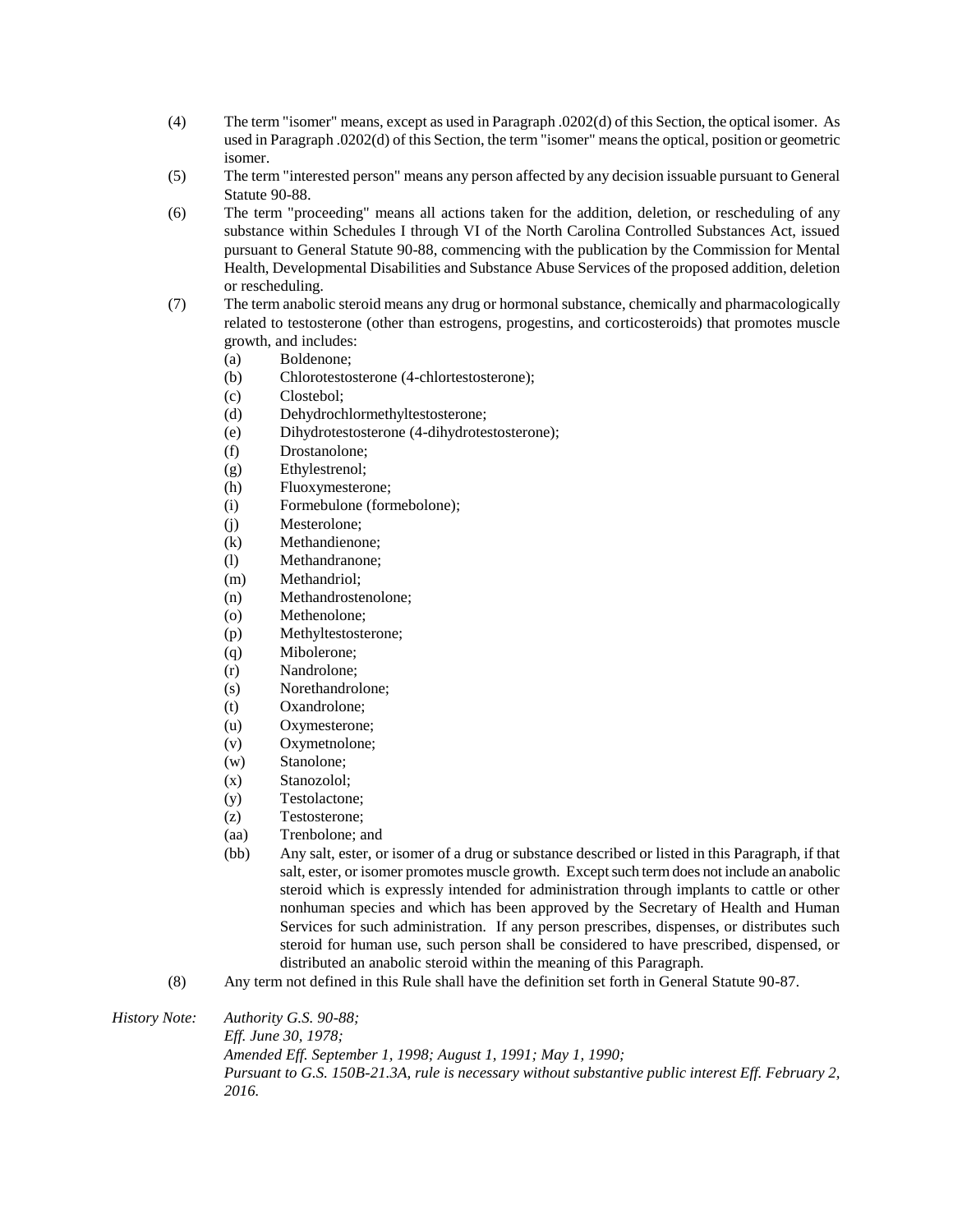# **10A NCAC 26F .0102 SCHEDULE I**

(a) Schedule I shall consist of the drugs and other substances, by whatever official name, common or usual name, chemical name, or brand name designated and as specified in G.S. 90-89. Each drug or substance has been assigned the Drug Enforcement Administration controlled substances code number set forth in the Code of Federal Regulations, Title 21, Section 1308.11.

(b) The Commission for MH/DD/SAS may add, delete, or reschedule substances within Schedules I-VI as specified in G.S. 90-88.

(c) As specified in G.S. 90-88, the Commission for MH/DD/SAS adds the following substance within Schedule I for Stimulants:

- (1) 2, 5 Dimethoxy-4-(n)- propylthiophenethylamine; and
- (2) N-Benzylpiperazine.

(d) As specified in G.S. 90-88, the Commission for MH/DD/SAS adds the following substance within Schedule I for Hallucinogenic substances:

- (1) Alpha-Methyltryptamine;
- (2) 5-Methoxy-N, N-diisopropyltryptamine;
- (3) methyl 2-(1-(4-fluorobenzyl)-1H-indazole-3-carboxamido)-3-methylbutanoate, (FUB-AMB, MMB-FUBINACA, AMB-FUBINACA) DEA controlled substances code number 7021;
- (4) methyl 2-(1-(cyclohexylmethyl)-1H-indole-3-carboxamido)-3-methylbutanoate (Other names: MMB-CHMICA; AMB-CHMICA) DEA controlled substances code number 7044;
- (5) N-(1-amino-3-methyl-1-oxobutan-2-yl)-1-(5-fluoropentyl)-1H-indazole-3-carboxamide (Other name: 5F-AB-PINACA) DEA controlled substances code number 7025;
- (6) Naphthalen-1-yl 1-(5-fluoropentyl)-1H-indole-3-carboxylate (Other names: NM2201; CBL2201) DEA controlled substances code number 7221;
- (7) 1-(5-fluoropentyl)-N-(2-phenylpropan-2-yl)-1H-pyrrolo[2,3-b]pyridine-3-carboxamide (Other name: 5F-CUMYL-P7AICA) DEA controlled substances code number 7085;
- (8) 1-(4-cyanobutyl)-N-(2-phenylpropan-2-yl)-1H-indazole-3-carboxamide (Other names: 4-CN-CUMYL-BUTINACA; 4-cyano-CUMYL-BUTINACA; 4-CN-CUMYL BINACA; CUMYL-4CN-BINACA; SGT-78) DEA controlled substances code number 7089;
- (9) N-ethylpentylone (Other names: ephylone, 1-(1,3-benzodioxol-5-yl)-2-(ethylamino)pentan-1-one) DEA controlled substances code number 7543; and
- (10) 1-(4-methoxyphenyl)-N-methylpropan-2-amine (other names: para-methoxymethamphetamine, PMMA) DEA controlled substances code number 1245.

(e) As specified in G.S. 90-88, the Commission for MH/DD/SAS adds the following substance within Schedule I for Opiates:

- (1) para-Methoxybutyryl fentanyl (N-(4-methoxyphenyl)-N-(1-phenethylpiperidin-4-yl)butyramide) DEA controlled substances code number 9837;
- (2) Cyclopentyl fentanyl (N-(1-phenethylpiperidin-4-yl)-N-phenylcyclopentanecarboxamide)DEA controlled substances code number 9847;
- (3) Isobutyryl fentanyl (N-(1-phenethylpiperidin-4-yl)-N-phenylisobutyramide) DEA controlled substances code number 9827;
- (4) para-Chloroisobutyrvl fentanyl (N-(4-chlorophenyl)-N-(1-phenethylpiperidin-4-yl)isobutyramide) DEA controlled substances code number 9826;
- (5) Crotonyl fentanyl ((E)-N-(1-phenethylpiperidin-4-yl)-N-phenylbut-2-enamide) DEA controlled substances code number 9844;
- (6) Phenyl fentanyl (N-(1-phenethylpiperidin-4-yl)-N-phenylbenzamide; also known as benzoyl fentanyl) DEA controlled substances code number 9841;
- (7) para-Methylfentanyl (N-(4-methylphenyl)-N-(1-phenethylpiperidin-4-yl)propionamide; also known as 4-methylfentanyl) DEA controlled substances code number 9817;
- (8) ortho-Methyl methoxyacetyl fentanyl (2-methoxy-N-(2-methylphenyl)-N-(1-phenethylpiperidin-4 yl)acetamide; also known as 2-methyl methoxyacetyl fentanyl) DEA controlled substances code number 9820;
- (9) ortho-Methyl acetylfentanyl (N-(2-methylphenyl)-N-(1-phenethylpiperidin-4-yl)acetamide; also known as 2-methyl acetylfentanyl) DEA controlled substances code number 9848;
- (10) Thiofuranyl fentanyl (N-(1-phenethylpiperidin-4-yl)-N-phenylthiophene-2-carboxamide; also known as 2-thiofuranyl fentanyl; thiophene fentanyl) DEA controlled substances code number 9839;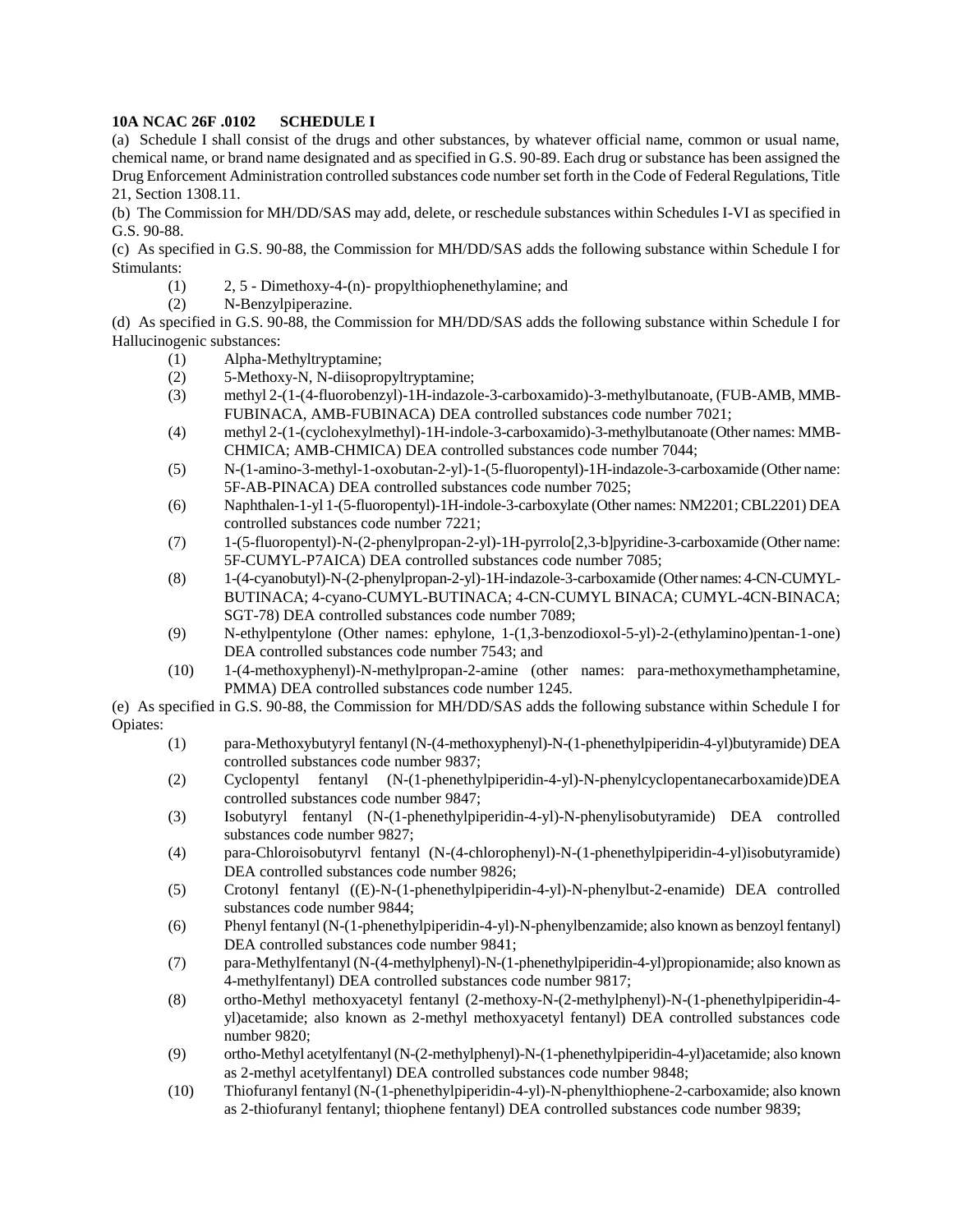- (11) beta-Methyl fentanyl (N-phenyl-N-(1-(2-phenylpropyl)piperidin-4-yl)propionamide; also known as βmethyl fentanyl) DEA controlled substances code number 9856;
- (12) beta'-Phenyl fentanyl (N-(1-phenethylpiperidin-4-yl)-N,3-diphenylpropanamide; also known as β' phenyl fentanyl; 3-phenylpropanoyl fentanyl) DEA controlled substances code number 9842;
- (13) 2'-Fluoro ortho-fluorofentanyl (N-(1-(2-fluorophenethyl)piperidin-4-yl)-N-(2 fluorophenyl)propionamide; also known as 2'-fluoro 2-fluorofentanyl) DEA controlled substances code number 9855;
- (14) 4′-Methyl acetyl fentanyl (N-(1-(4-methylphenethyl)piperidin-4-yl)-N-phenylacetamide) DEA controlled substances code number 9819;
- (15) ortho-Fluorobutyryl fentanyl (N-(2-fluorophenyl)-N-(1-phenethylpiperidin-4-yl)butyramide; also known as 2-fluorobutyryl fentanyl) DEA controlled substances code number 9846;
- (16) Fentanyl carbamate (ethyl (1-phenethylpiperidin-4-yl)(phenyl)carbamate) DEA controlled substances code number 9851;
- (17) ortho-Fluoroacryl fentanyl (N-(2-fluorophenyl)-N-(1-phenethylpiperidin-4-yl)acrylamide) DEA controlled substances code number 9852;
- (18) para-Fluoro furanyl fentanyl (N-(4-fluorophenyl)-N-(1-phenethylpiperidin-4-yl)furan-2-carboxamide) DEA controlled substances code number 9854; and
- (19) ortho-Fluoroisobutyryl fentanyl (N-(2-fluorophenyl)-N-(1-phenethylpiperidin-4-yl)isobutyramide) DEA controlled substances code number 9853.

*History Note: Authority G.S. 90-88; 90-89; 143B-147; Eff. June 30, 1978; Amended Eff. November 1, 2005; July 1, 1995; November 1, 1994; April 1, 1994; January 1, 1994; Pursuant to G.S. 150B-21.3A, rule is necessary without substantive public interest Eff. February 2, 2016; Amended Eff. December 1, 2021.*

#### **10A NCAC 26F .0103 SCHEDULE II**

(a) Schedule II shall consist of the drugs and other substances by whatever official name, common or usual name, chemical name, or brand name designated and as specified in G.S. 90-90. Each drug or substance has been assigned the Drug Enforcement Administration controlled substances code number set forth in the Code of Federal Regulations, Title 21, Section 1308.12.

(b) As specified in G.S. 90-88, the Commission for MH/DD/SAS adds Lisdexamfetamine, its salts, isomers, and salts of its isomers to Schedule II for Stimulants.

(c) As specified in G.S. 90-88, the Commission for MH/DD/SAS adds Tapendatol, its esters, ethers, salts, isomers and salts of its isomers, esters and ethers to Schedule II for Opiates.

(d) As specified in G.S. 90-88, the Commission for MH/DD/SAS adds fentanyl immediate precursor chemical, Nphenyl-N-(piperidin-4-yl) propionamide (norfentanyl), DEA controlled substances code number 8366, its esters, ethers, salts, isomers and salts of its isomers, esters and ethers, to Schedule II for Opiates.

(e) As specified in G.S. 90-88, the Commission for MH/DD/SAS adds Oliceridine (N-[(3-methoxythiophen-2 yl)methyl]({2-[(9R)-9-(pyridin-2-yl)-6-oxaspiro[4.5]decan-9-yl]ethyl})amine), DEA controlled substances code number 9245, its esters, ethers, salts, isomers and salts of its isomers, esters and ethers, to Schedule II for Opiates.

*History Note: Authority G.S. 90-88; 90-90; 143B-147;*

*Eff. June 30, 1978; Amended Eff. January 1, 1994; April 1, 1993; August 1, 1991; August 1, 1989; Temporary Amendment Eff. May 13, 1997; Amended Eff. February 1, 2010; June 1, 2009; August 1, 2002; July 1, 1998; Pursuant to G.S. 150B-21.3A, rule is necessary without substantive public interest Eff. February 2, 2016; Amended Eff. December 1, 2021.*

#### **10A NCAC 26F .0104 SCHEDULE III**

(a) Schedule III shall consist of the drugs and other substances, by whatever official name, common or usual name, chemical name, or brand name designated and as specified in G.S. 90-91. Each drug or substitute has been assigned the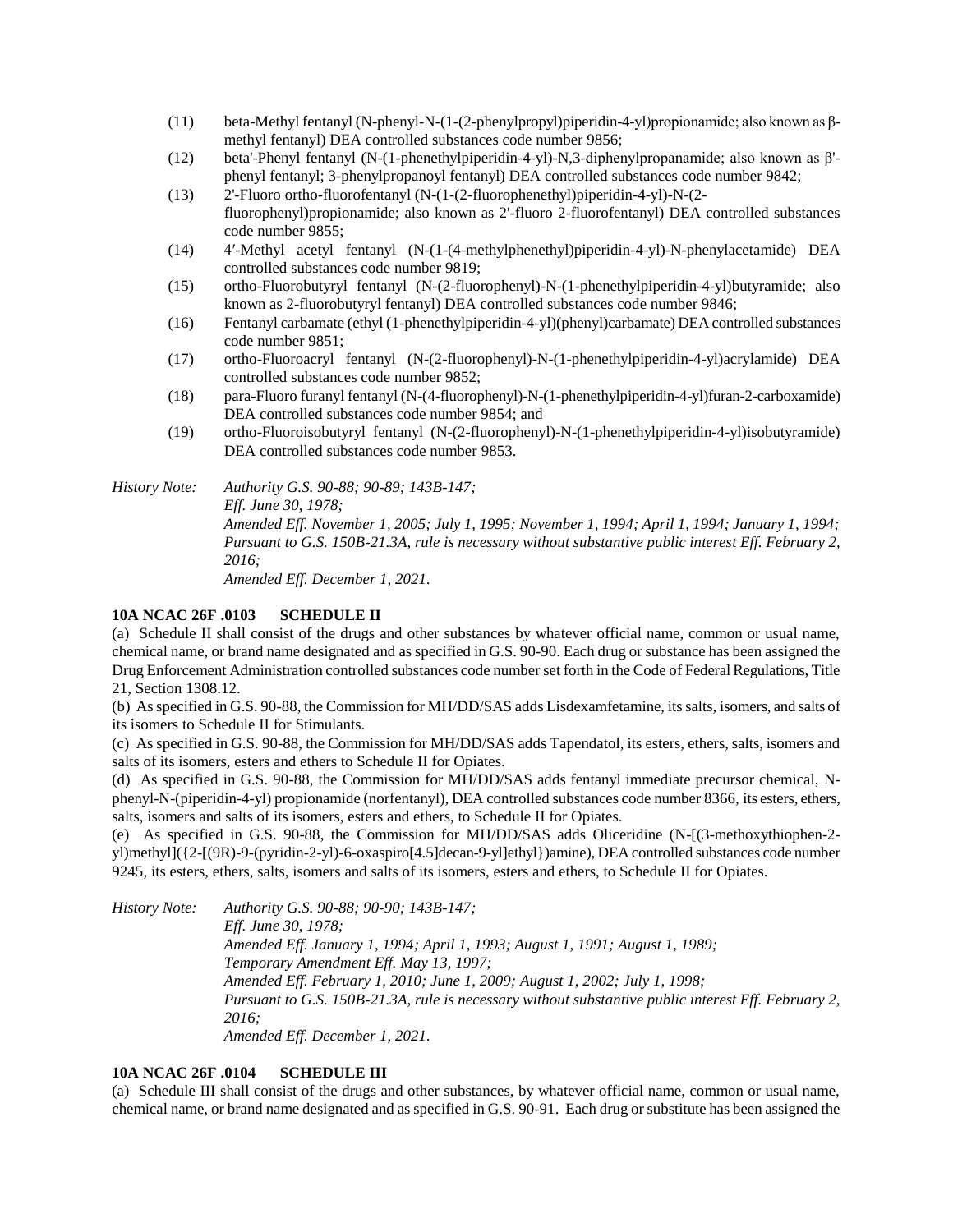Drug Enforcement Administration controlled substances code number set forth in the Code of Federal Regulations, Title 21, Section 1308.13.

(b) As specified in G.S. 90-88, the Commission for MH/DD/SAS adds Embutramide to Schedule III for Depressants. (c) As specified in G.S. 90-88, the Commission for MH/DD/SAS adds Buprenorphine to Schedule III for Narcotic Drugs.

(d) As specified in G.S. 90-88, the Commission for MH/DD/SAS adds for anabolic steroids, including their salts, esters and ethers:

- (1) Boldione (androsta-1,4-diene-3,17-dione);
- (2) Desoxymethyltestosterone (17[alpha]-methyl-5[alpha]-androst- 2-en-17[beta]-ol) (a.k.a., madol); and
- (3) 19-nor-4,9(10)- androstadienedione (estra-4,9(10)-diene- 3,17-dione).

*History Note: Authority G.S. 90-88; 90-91; 143B-147; Eff. June 30, 1978; Amended Eff. July 1, 2011; June 1, 2009; August 1, 2002; August 1, 1991; December 1, 1987; August 1, 1987; July 1, 1982; Pursuant to G.S. 150B-21.3A, rule is necessary without substantive public interest Eff. February 2, 2016.*

#### **10A NCAC 26F .0105 SCHEDULE IV**

(a) Schedule IV shall consist of the drugs and other substances by whatever official name, common or usual name, chemical name, or brand name designated and listed in either G.S. 90-92 or this Rule. Each drug or substance has been assigned the Drug Enforcement Administration (DEA) controlled substances code number set forth in the Code of Federal Regulations, Title 21, Section 1308.l4.

(b) As specified in G.S. 90-88, the Commission for MH/DD/SAS adds the following substances within Schedule IV for Depressants:

- (1) Dichloralphenazone DEA controlled substances code number 2467;
- (2) Zopiclone DEA controlled substances code number 2784;
- (3) Fosporopol DEA controlled substances code number 2138;
- (4) Carisoprodol DEA controlled substances code number 8192;
- (5) Lemborexant DEA controlled substances code number 2245; and
- (6) Remimazolam DEA controlled substances code number 2846.

(c) As specified in G.S. 90-88, the Commission for MH/DD/SAS adds the following substances within Schedule IV for Stimulants: Serdexmethylphenidate – DEA controlled substances code number 1729.

*History Note: Authority G.S. 90-88; 90-92; 143B-147; Eff. June 30, 1978; Amended Eff. July 1, 1993; January 1, 1989; December 1, 1987; August 1, 1987; Temporary Amendment Eff. May 28, 1998; Temporary Amendment Expired March 12, 1999; Amended Eff. August 1, 2000; Temporary Amendment Eff. January 1, 2002; February 15, 2001; Amended Eff. July 1, 2012; July 1, 2011; November 1, 2005; April 1, 2003; August 1, 2002; Pursuant to G.S. 150B-21.3A, rule is necessary without substantive public interest Eff. February 2, 2016; Amended Eff. December 1, 2021.*

**10A NCAC 26F .0106 SCHEDULE V**

(a) Schedule V shall consist of the drugs and other substances by whatever official name, common or usual name, chemical name, or brand name designated and listed in either G.S. 90-93 or this Rule. Each drug or substance is set forth in this Rule with its corresponding Drug Enforcement Administration (DEA) controlled substances code number set forth in the Code of Federal Regulations, Title 21, Section 1308.l5.

(b) Narcotic drugs containing non-narcotic active medicinal ingredients. Any compound, mixture, or preparation containing any of the following narcotic drugs, or their salts calculated as the free anhydrous base or alkaloid, in limited quantities as set forth in this Paragraph, which shall include one or more non-narcotic active medicinal ingredients in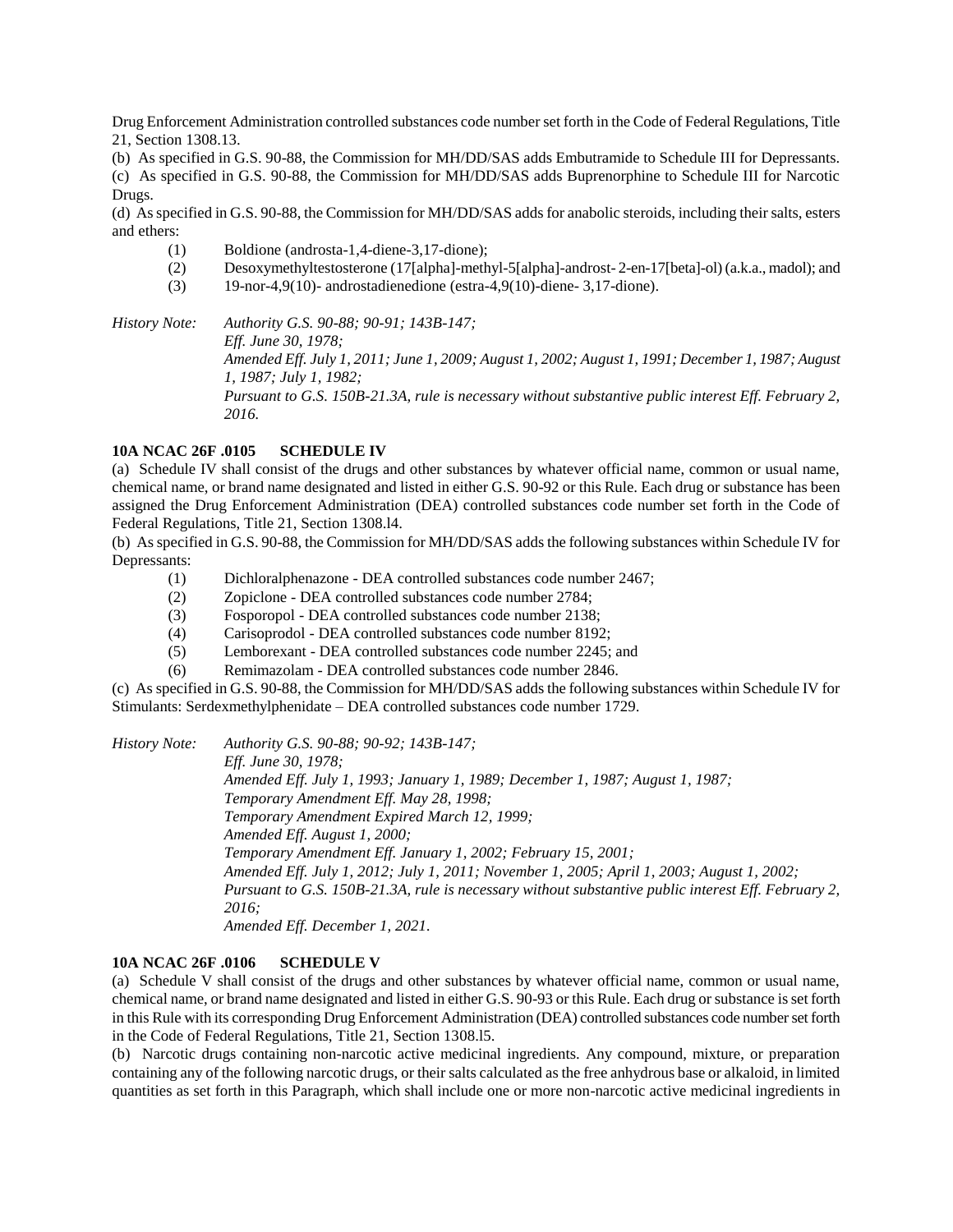sufficient proportion to confer upon the compound, mixture, or preparation valuable medicinal qualities other than those possessed by narcotic drugs alone:

- (1) not more than 200 milligrams of codeine per 100 milliliters or per 100 grams,
- (2) not more than 100 milligrams of dihydrocodeine per 100 milliliters or per 100 grams,
- (3) not more than 100 milligrams of ethylmorphine per 100 milliliters or per 100 grams,
- (4) not more than 2.5 milligrams of diphenoxylate and not less than 25 micrograms of atropine sulfate per dosage unit,
- (5) not more than 100 milligrams of opium per 100 milliliters or per 100 grams,
- (6) not more than 0.5 milligrams of difenoxin and not less than 25 micrograms atropine sulfate per dosage unit.

(c) Stimulants. Unless specifically exempted or excluded or unless listed in another schedule, any material, compound, mixture, or preparation which contains any quantity of the following substances having a stimulant effect on the central nervous system, including its salts, isomers and salts of isomers: Pyrovalerone - DEA controlled substances code number 1485.

(d) Depressants. Unless specifically exempted or excluded or unless listed in another schedule, any material, compound, mixture, or preparation which contains any quantity of the following substances having a depressant effect on the central nervous system, including its salts:

- (1) Lacosamide DEA controlled substances code number 2746;
- (2) Ezogabine DEA controlled substances number 2779;
- (3) Cenobamate DEA controlled substances number 2720; and
- (4) Lasmiditan DEA controlled substances number 2790.

*History Note: Authority G.S. 90-88; 90-93; 143B-147;*

*Eff. June 30, 1978; Amended Eff. July 1, 2012; February 1, 2010; April 1, 1992; August 1, 1988; December 1, 1987; April 1, 1983; Pursuant to G.S. 150B-21.3A, rule is necessary without substantive public interest Eff. February 2, 2016; Amended Eff. December 1, 2021; March 1, 2021; January 1, 2019.*

# **10A NCAC 26F .0107 SCHEDULE VI**

(a) Schedule VI shall consist of the drugs and other substances by whatever official name, common or usual name, chemical name or brand name designated listed in this Rule. Each drug or substance has been assigned the Drug Enforcement Administration code number set forth opposite it:

Tetrahydrocannabinols 7370 (b) Synthetic equivalents of the substances contained in the plant or in the resinous extractives of cannabis, and/or synthetic substances, derivatives and their isomers with similar chemical structure and pharmacological activity such as the following:

1 cis or trans tetrahydrocannabinol and their optical isomers.

6 cis or trans tetrahydrocannabinol and their optical isomers.

3, 4 cis or trans tetrahydrocannabinol and its optical isomers.

(Since nomenclature of these substances is not internationally standardized, compounds of these structures, regardless of numerical designation, designations of atomic position are covered.)

Marijuana 7360

*History Note: Authority G.S. 90-88(a);*

*Eff. June 30, 1978;*

*Pursuant to G.S. 150B-21.3A, rule is necessary without substantive public interest Eff. February 2, 2016.*

# **10A NCAC 26F .0108 APPLICATION FOR EXCLUSION OF NONNARCOTIC SUBSTANCE**

(a) Any person seeking to have any nonnarcotic substance which may, under the Federal Food, Drug and Cosmetic Act (21 USC 301), as amended, be lawfully sold over the counter without a prescription, excluded from any schedule, pursuant to General Statute Chapter 90-88(e) may apply to the Commission for Mental Health, Developmental Disabilities and Substance Abuse Services.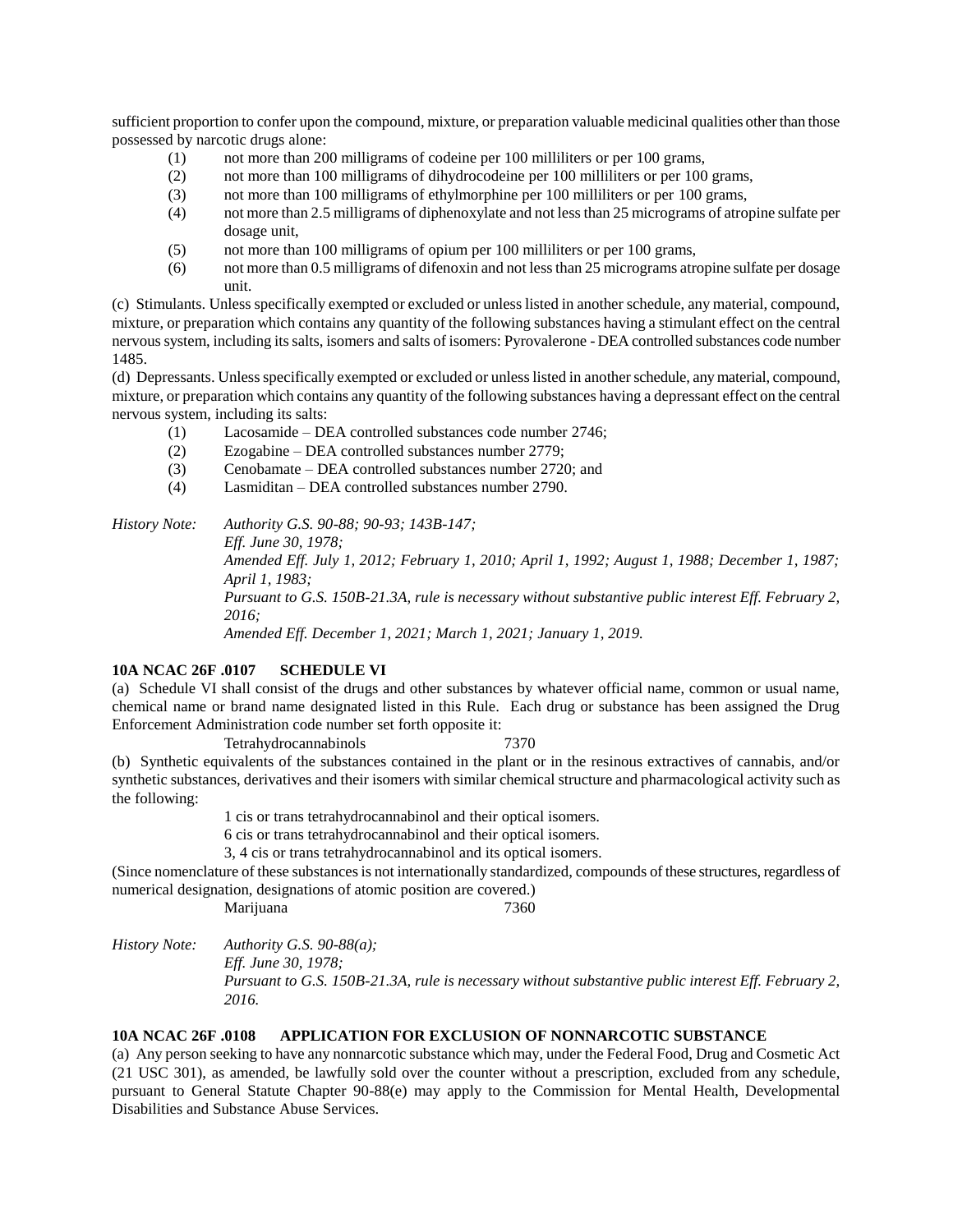(b) An application for an exclusion under this Section shall contain the following information:

- (1) the name and address of the applicant,
- (2) the name and the substance for which exclusion is sought, and
- (3) the complete quantitative composition of the substance.

(c) The Commission for Mental Health, Developmental Disabilities and Substance Abuse Services may reject an application for filing, giving the reason therefor, if any of the requirements prescribed in Paragraph (b) of this Rule is lacking or is not set forth so as to be readily understood. If the applicant desires, he may amend the application to meet the requirements of Paragraph (b) of this Rule. If accepted for filing, the Commission for Mental Health, Developmental Disabilities and Substance Abuse Services shall publish general notice in three newspapers of statewide circulation qualified for legal advertising in accordance with Rule 4 of the North Carolina Rules of Civil Procedure that it will make a determination on the application at its next regularly scheduled meeting. The Commission for Mental Health, Developmental Disabilities and Substance Abuse Services shall permit any interested person to file written comments or objections to the proposal and shall designate in the notice the time during which such filings may be made.

(d) After consideration of the application and any comments on or objections to its proposed decision at its next regularly scheduled meeting, the Commission for Mental Health, Developmental Disabilities and Substance Abuse Services shall issue and publish in three newspapers of statewide circulation qualified for legal advertising in accordance with Rule 4 of the North Carolina Rules of Civil Procedure its final order on the application. This order shall specify the date on which it shall take effect, which shall not be less than 30 days from the date of publication unless the Commission for Mental Health, Developmental Disabilities and Substance Abuse Services finds that conditions of public health or safety necessitate an earlier effective date in which event the Commission for Mental Health, Developmental Disabilities and Substance Abuse Services shall specify in the order its findings as to such conditions.

(e) In the event a nonnarcotic substance no longer meets the criteria in G.S. 90-88(e), the Commission for Mental Health, Developmental Disabilities and Substance Abuse Services may at any time revoke any exclusion granted pursuant to G.S. 90-88(e) by following the procedures set forth in Paragraphs (c) and (d) of this Rule for handling an application for an exclusion which has been accepted for filing.

*History Note: Authority G.S. 90-88; Eff. June 30, 1978; Amended Eff. May 1, 1990; Pursuant to G.S. 150B-21.3A, rule is necessary without substantive public interest Eff. February 2, 2016.*

# **10A NCAC 26F .0109 EXCLUDED SUBSTANCES**

Those drugs which were excluded by the Drug Enforcement Administration on April 1, 1973, under Section 201(g)(1) of Federal Controlled Substances Act [21 USC 811(g)(1)], as amended, have been excluded by the Drug Commission from all schedules pursuant to General Statute Chapter 90-88(e).

*History Note: Authority G.S. 90-88; Eff. June 30, 1978; Amended Eff. September 30, 1978; Pursuant to G.S. 150B-21.3A, rule is necessary without substantive public interest Eff. February 2, 2016.*

# **10A NCAC 26F .0110 APPLICATION FOR EXEMPT CHEMICAL PREPARATIONS**

(a) Any person seeking to have any preparation or mixture containing controlled substances and one or more noncontrolled substances exempted from the application of all or any part of the act pursuant to General Statute Chapter 90-88(g) may apply to the Commission for Mental Health, Developmental Disabilities and Substance Abuse Services. (b) An application for an exemption under this Rule shall contain the following information:

- (1) the name, address and registration number, if any, of the applicant;
- (2) the name, address and registration number, if any, of the manufacturer or importer of the preparation or mixture, if not the applicant;
- (3) the exact trade name or other designation of the preparation or mixture;
- (4) the complete quantitative composition of all the preparation or mixture (including all active ingredients and noncontrolled substances);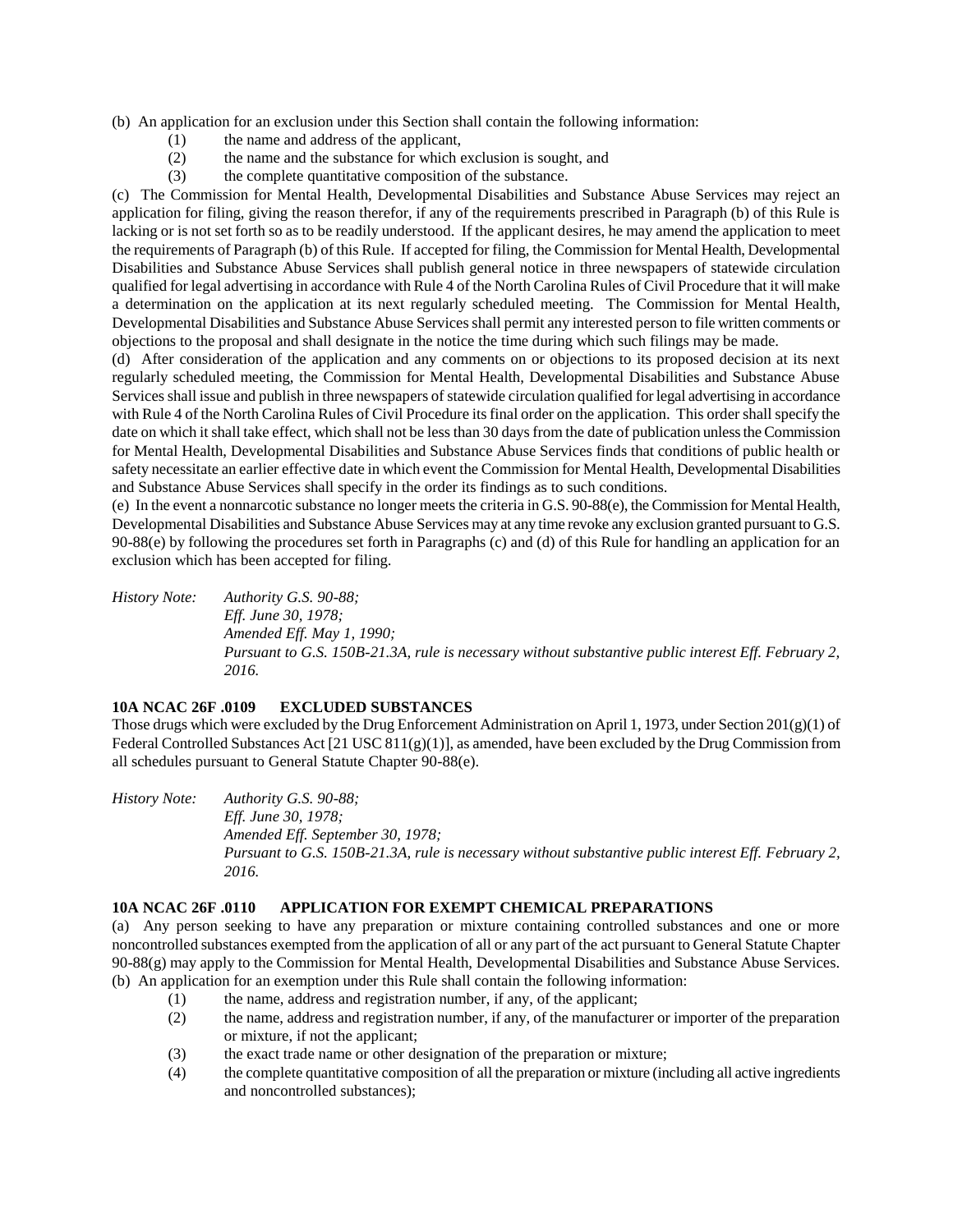- (5) the form of the immediate container in which the preparation or mixture will be distributed with sufficient descriptive detail to identify the preparation or mixture (e.g., bottle, packet, vial, soft plastic pillow, agar gel plate, etc.);
- (6) the dimensions or capacity of the immediate container of the preparation or mixture;
- (7) the label and labeling, as defined in Rule .0201 of Subchapter 26E of this Chapter and of G.S. 90-106, the North Carolina Controlled Substances Act, as amended, of the immediate container and the commercial containers, if any, of the preparation or mixture;
- (8) a brief statement of the facts which the applicant believes justify the granting of an exemption under this Paragraph including information on the use to which the preparation or mixture will be put;
- (9) the date of application; and
- (10) which of the information submitted on the application, if any, is deemed by the applicant to be a trade secret or otherwise confidential and entitled to protection under any law restricting public disclosure of information.

(c) The Commission for Mental Health, Developmental Disabilities and Substance Abuse Services may require the applicant to submit such documents or written statements of fact relevant to the application as it deems necessary to determine whether the application should be granted.

(d) Within a reasonable period of time after the receipt of an application for an exemption under this Rule, the Commission for Mental Health, Developmental Disabilities and Substance Abuse Services shall notify the applicant of its acceptance or nonacceptance of his application and, if not accepted, the reason therefor. The Commission for Mental Health, Developmental Disabilities and Substance Abuse Services need not accept an application for filing if any of the requirements prescribed in Paragraph (b) of this Rule or requested pursuant to Paragraph (c) of this Rule is lacking or is not set forth as to be readily understood. If the applicant desires, he may amend the application to meet the requirements of Paragraphs (b) and (c) of this Rule. If the application is accepted, the Commission for Mental Health, Developmental Disabilities and Substance Abuse Services shall issue and publish in three newspapers of statewide circulation qualified for legal advertising in accordance with Rule 4 of the North Carolina Rules of Civil Procedure its final order on the application. This order shall specify the date on which it shall take effect which shall not be less than 30 days from the date of publication unless the Commission for Mental Health, Developmental Disabilities and Substance Abuse Services finds that conditions of public health or safety necessitate an earlier effective date in which event the Commission for Mental Health, Developmental Disabilities and Substance Abuse Services shall specify in the order its findings as to such conditions.

(e) In the event a preparation or mixture containing controlled substance no longer meets the criteria in G.S. 90-88(e) for being excluded, the Commission for Mental Health, Developmental Disabilities and Substance Abuse Services may at any time revoke or modify any exemption granted pursuant to this Section by following the procedure set forth in Paragraph (d) of this Rule for handling an application for exemption.

*History Note: Authority G.S. 90-88; Eff. June 30, 1978; Amended Eff. May 1, 1990; Pursuant to G.S. 150B-21.3A, rule is necessary without substantive public interest Eff. February 2, 2016.*

# **10A NCAC 26F .0111 EXEMPT CHEMICAL PREPARATIONS**

Those drugs which were exempted by the Drug Enforcement Administration on April 1, 1973, under Sections 302, 303, 305, 306, 307, 308, 309, 1002, 1003, 1004 of the Federal Controlled Substances Act (21 USC 822-3, 825-9, 952-4) as amended, have been exempted by the Commission for Mental Health, Developmental Disabilities and Substance Abuse Services to the same extent described in 21 CFR 308.24(b) through (h) pursuant to G.S. 90-88(g).

*History Note: Authority G.S. 90-88; Eff. June 30, 1978; Amended Eff. May 1, 1990; Pursuant to G.S. 150B-21.3A, rule is necessary without substantive public interest Eff. February 2, 2016.*

**10A NCAC 26F .0112 APPLICATION FOR EXCEPTION OF A STIMULANT OR DEPRESSANT**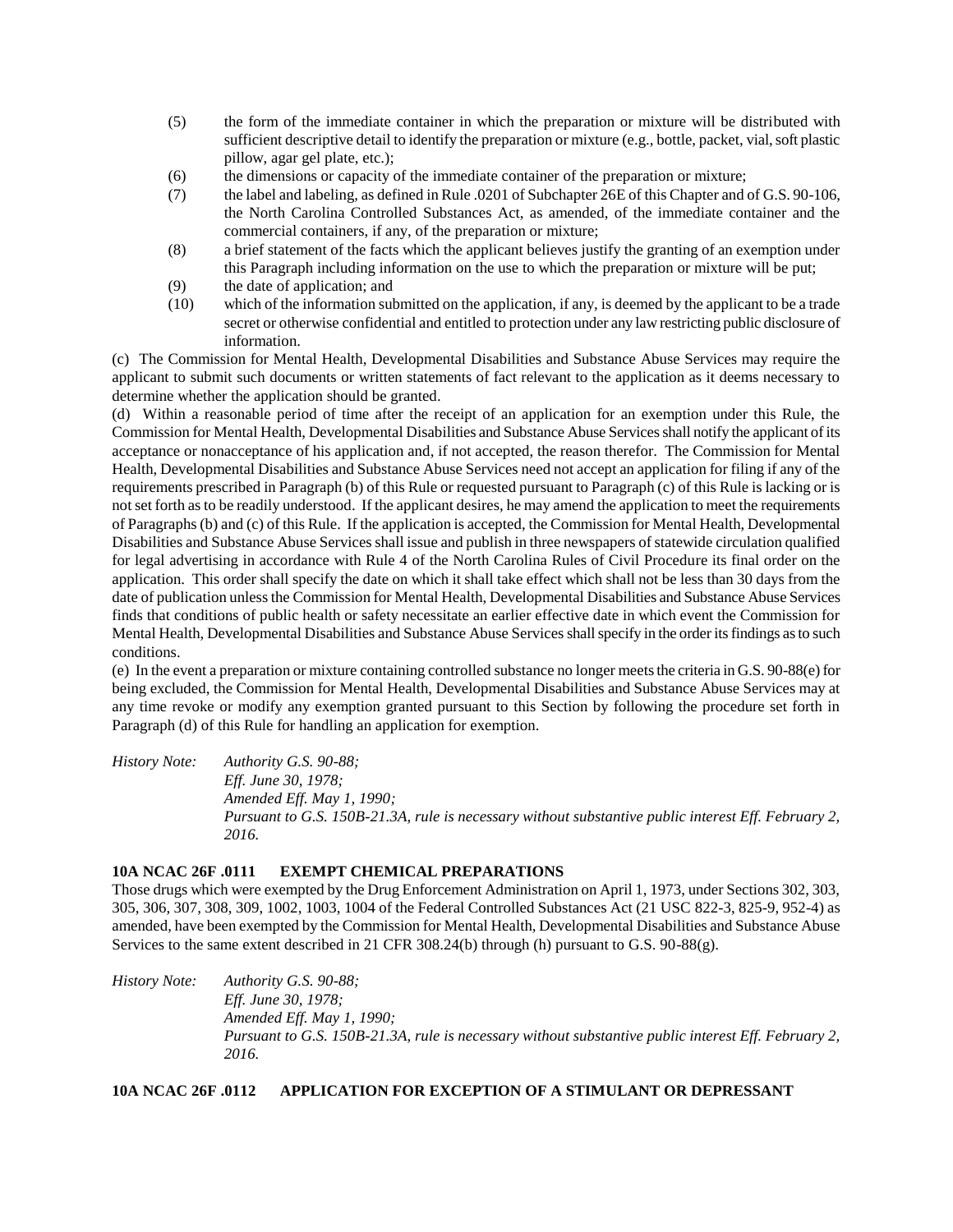(a) Any person seeking to have any compound, mixture or preparation containing any depressant or stimulant substance listed in Paragraph .0204(b) or (c) or in Rule .0205 or in .0206 of this Section excepted from the application of all or any part of the act, pursuant to G.S. 90-91(i) and 90-92(b), may apply to the Commission for Mental Health, Developmental Disabilities and Substance Abuse Services.

(b) An application for an exception under this Rule shall contain the following information:

- (1) the complete quantitative composition of the dosage form,
- (2) description of the unit dosage form together with complete labeling,
- (3) a summary of the pharmacology of the product including animal investigations and clinical evaluations and studies with emphasis on the psychic or physiological dependence liability, (This must be done for each of the active ingredients separately and for the combination product.)
- (4) details of dynergisms and antagonisms among ingredients,
- (5) deterrent effects of the noncontrolled ingredients,
- (6) complete copies of all literature in support of claims,
- (7) reported instances of abuse,
- (8) reported and anticipated adverse effects,
- (9) number of dosage units produced for the past two years.

(c) The Commission for Mental Health, Developmental Disabilities and Substance Abuse Services may reject an application for filing, giving the reason therefor, if any of the requirements prescribed in Paragraph (b) of this Rule is lacking or is not set forth so as to be readily understood. If the applicant desires, he may amend the application to meet the requirements of Paragraph (b) of this Rule. If accepted for filing, the Commission for Mental Health, Developmental Disabilities and Substance Abuse Services shall publish general notice in three newspapers of statewide circulation qualified for legal advertising in accordance with Rule 4 of the North Carolina Rules of Civil Procedure that it will make a determination on the application at its next regularly scheduled meeting. The Commission for Mental Health, Developmental Disabilities and Substance Abuse Services shall permit any interested person to file written comments on or objections to the proposal and shall designate in the notice the time during which such filings may be made.

(d) After consideration of the application and any comments on or objections to its proposed decision at its next regularly scheduled meeting, the Director shall issue and publish its final order on the application in three newspapers of statewide circulation qualified for legal advertising in accordance with Rule 4 of the North Carolina Rules of Civil Procedure. This order shall specify the date on which it shall take effect which shall not be less than 30 days from the date of publication unless the Director finds that conditions of public health or safety necessitate an earlier effective date in which event the Director shall specify in the order its findings as to such conditions.

(e) The Director may at any time revoke any exception granted pursuant to G.S. 90-91 or G.S. 90-92(b) by following the procedures set forth in Paragraphs (c) and (d) of this Rule for handling an application for an exception which has been accepted for filing.

*History Note: Authority G.S. 90-88; Eff. June 30, 1978; Amended Eff. May 1, 1990; May 15, 1979; Pursuant to G.S. 150B-21.3A, rule is necessary without substantive public interest Eff. February 2, 2016.*

# **10A NCAC 26F .0113 EXCEPTED COMPOUNDS**

Those drugs which were excepted by the Drug Enforcement Administration April 1, 1973, under Section 202(d) of the Federal Controlled Substances Act [21 USC 812(d)] as amended have been excepted by the Commission for Mental Health, Developmental Disabilities and Substance Abuse Services from application of G.S. 90-104, 90-105 and 90-106. Any deviation from the quantitative composition of any of the listed drugs shall require a petition for exception in order for that drug to be excepted.

*History Note: Authority G.S. 90-88; Eff. June 30, 1978; Amended Eff. May 1, 1990; Pursuant to G.S. 150B-21.3A, rule is necessary without substantive public interest Eff. February 2, 2016.*

**10A NCAC 26F .0114 HEARINGS GENERALLY**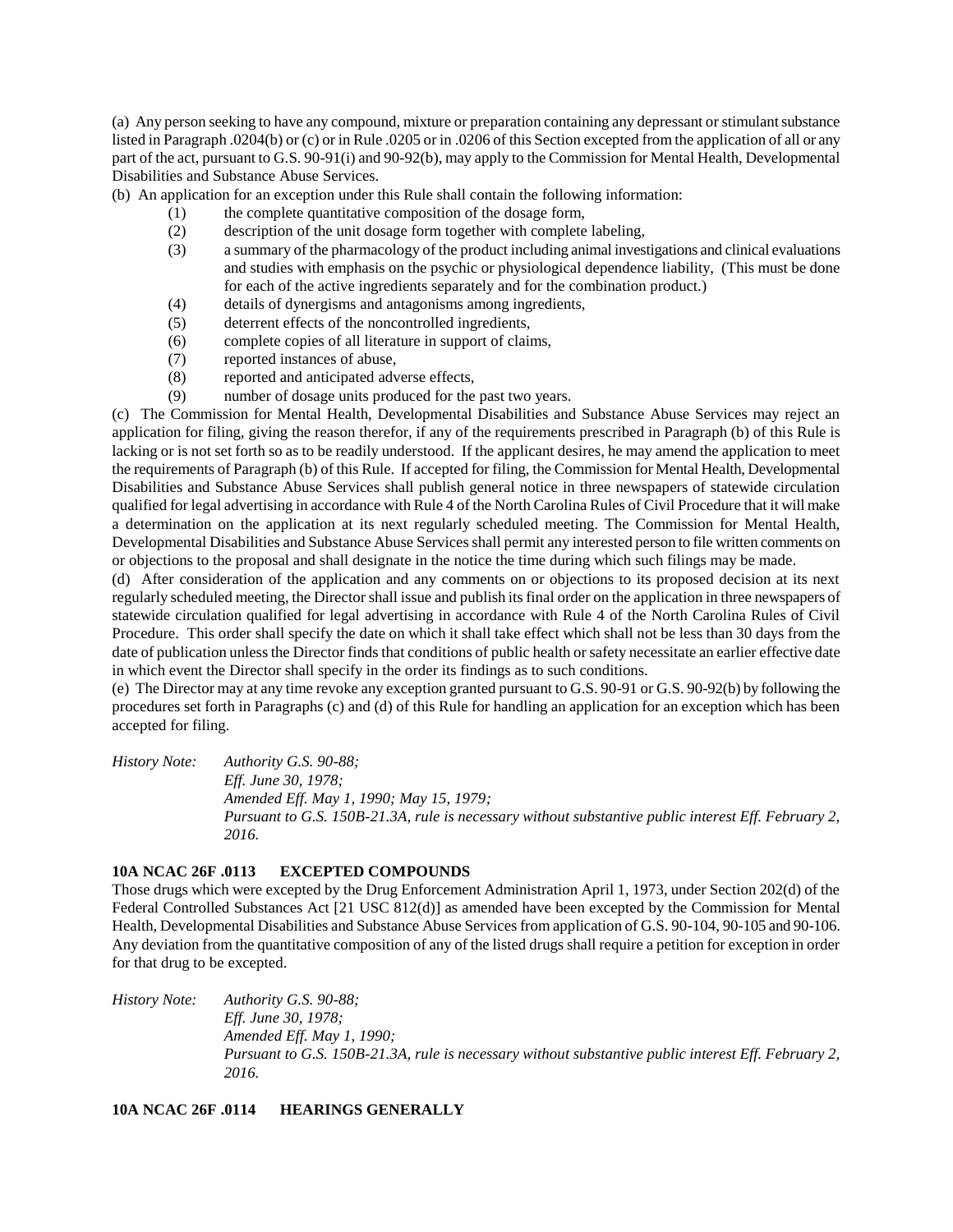In any case where the Commission for Mental Health, Developmental Disabilities and Substance Abuse Services shall hold a hearing on the addition, deletion or rescheduling of substances within Schedules I through VI of the North Carolina Controlled Substances Act pursuant to G.S. 90-88, the procedures for such hearings and accompanying proceedings shall be governed generally by the rulemaking procedures set forth in G.S. 150B and specifically by G.S. 90-88 and by these rules and regulations, Departmental rules.

*History Note: Authority G.S. 90-88; Eff. June 30, 1978; Amended Eff. May 1, 1990; Pursuant to G.S. 150B-21.3A, rule is necessary without substantive public interest Eff. February 2, 2016.*

# **10A NCAC 26F .0115 PURPOSE OF HEARING**

The Commission for Mental Health, Developmental Disabilities and Substance Abuse Services shall hold a hearing for the purpose of receiving factual evidence regarding the issues involved in the addition, deletion or rescheduling with Schedules I through VI of the North Carolina Controlled Substances Act.

*History Note: Authority G.S. 90-88; Eff. June 30, 1978; Amended Eff. May 1, 1990; Pursuant to G.S. 150B-21.3A, rule is necessary without substantive public interest Eff. February 2, 2016.*

# **10A NCAC 26F .0116 WAIVER OR MODIFICATION OF RULES**

The Commission for Mental Health, Developmental Disabilities and Substance Abuse Services may modify or waive any rule in this part by notice in advance of the hearing with the consent of the parties to the hearing if it determines that no party in the hearing will be unduly prejudiced and the ends of justice will thereby be served. Such notice of modification or waiver shall be made a part of the record of the hearing.

*History Note: Authority G.S. 90-88; 150B-25; Eff. June 30, 1978; Amended Eff. May 1, 1990; Pursuant to G.S. 150B-21.3A, rule is necessary without substantive public interest Eff. February 2, 2016.*

# **10A NCAC 26F .0117 ADDITION: DELETION OR RESCHEDULING OF A SUBSTANCE**

(a) Any interested person may submit a petition to initiate proceedings for the addition, deletion or rescheduling of any substances within Schedules I through VI of the North Carolina Controlled Substances Act pursuant to the provisions of G.S. 90-88.

(b) Petitions shall be submitted in quintuplicate to the Commission for Mental Health, Mental Retardation and Substance Abuse Services in the following form:

> \_\_\_\_\_\_\_\_\_\_\_\_\_\_\_\_\_\_\_\_ Date

(The Commission Address)

Dear Sir: The undersigned hereby petitions the commission to initiate proceedings for the addition (deletion or rescheduling) of a substance within Schedules I through VI of the North Carolina Controlled Substances Act pursuant to G.S. 90-88.

Attached hereto and constituting a part of this petition are the following:

(1) the proposed substance in the form proposed by the petitioner; (If the petitioner seeks the deletion or rescheduling of an existing controlled substance, the existing controlled substance together with a reference to this Section in the latest commission publication of Schedules I through VI where it appears should be included.)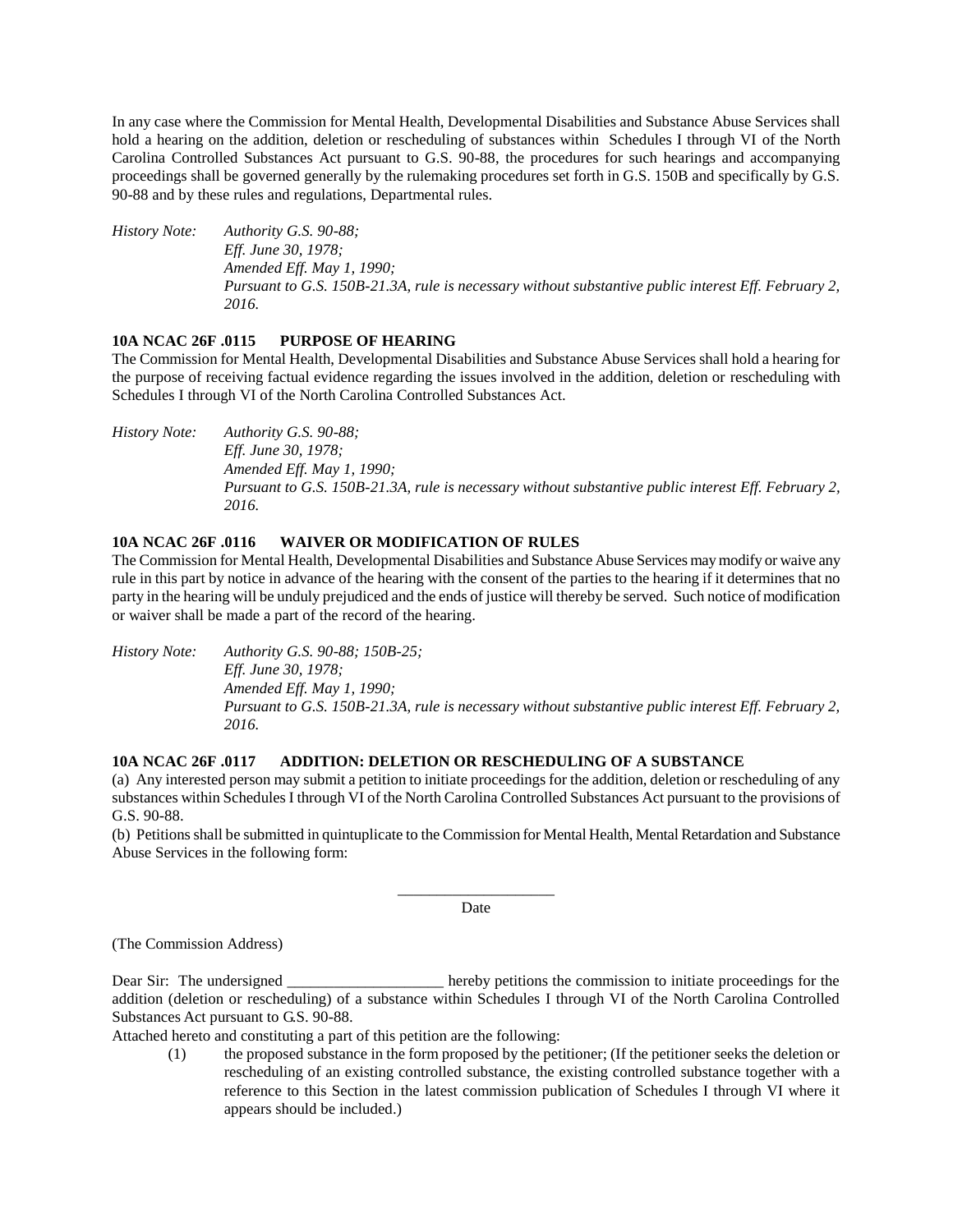(2) a statement of the grounds which the petitioner relies upon for the addition (deletion or rescheduling) of the substance. (Such grounds shall include a reasonably concise statement of the facts relied upon by the petitioner including a summary of any relevant medical or scientific evidence known to the petitioner.)

All notices to be sent regarding this petition should be addressed to:

\_\_\_\_\_\_\_\_\_\_\_\_\_\_\_\_\_\_\_\_\_\_\_\_ Name \_\_\_\_\_\_\_\_\_\_\_\_\_\_\_\_\_\_\_\_\_\_\_\_

Street Address \_\_\_\_\_\_\_\_\_\_\_\_\_\_\_\_\_\_\_\_\_\_\_\_

City and State

Respectfully yours,

Signature of Petitioner

\_\_\_\_\_\_\_\_\_\_\_\_\_\_\_\_\_\_\_\_\_\_\_\_\_

(c) The commission may reject a petition for filing if any of the requirements in Paragraph (b) of this Rule is lacking or is not set forth so as to be readily understood. If petitioner desires, he may amend the petition to meet the requirements of Paragraph (b) of this Rule.

(d) When the commission holds a hearing pursuant to G.S. 90-88(a), it shall publish in newspapers of statewide circulation qualified for legal advertising in accordance with Rule 4 of the North Carolina Rules of Civil Procedure general notice of any proposed addition, deletion or rescheduling of a substance pursuant to G.S. 90-88. Such published notice shall include a statement of the time, place and nature of the hearings on the proposal. Such hearings may not be commenced until after the expiration of at least 10 days from the date the general notice is published in accordance with this Rule. Such published notice shall include a reference to the legal authority under which the substance change is proposed, a statement of the proposed change and in the discretion of the commission a summary of the subjects and issues involved. In addition, notice of the proposed change and the date and place of the public hearing shall be sent by the commission to each registrant under the act.

(e) The commission may permit any interested persons to file written comments on or objections to the proposal and shall designate in the notice of proposed change the time during which such filings may be made.

(f) The commission shall before adding, deleting or rescheduling any substance and after gathering the necessary data make a scientific and medical evaluation as to whether such drug or other substances should be so controlled, transferred or removed as a controlled substance.

(g) The commission in making its determination whether to add, delete or reschedule a substance within Schedules I through VI of the North Carolina Controlled Substances Act must in accordance with G.S. 90-88(a) consider the following:

- (1) the actual or relative potential for abuse;
- (2) the scientific evidence of its pharmacological effect, if known;
- (3) the state of current scientific knowledge regarding the substance;
- (4) the history and current pattern of abuse;
- (5) the scope, duration and significance of abuse;
- (6) the risk to the public health;
- (7) the potential of the substance to produce psychic or physiological dependence liability; and
- (8) whether the substance is an immediate precursor of a substance already controlled under the North Carolina Controlled Substances Act.

*History Note: Authority G.S. 90-88;*

*Eff. June 30, 1978; Amended Eff. April 1, 1982; Pursuant to G.S. 150B-21.3A, rule is necessary without substantive public interest Eff. February 2, 2016.*

# **10A NCAC 26F .0118 BURDEN OF PROOF**

At any hearing the proponent for the addition, deletion or rescheduling of any substance within Schedules I through VI of the North Carolina Controlled Substances Act shall have the burden of proof.

*History Note: Authority G.S. 90-88;*